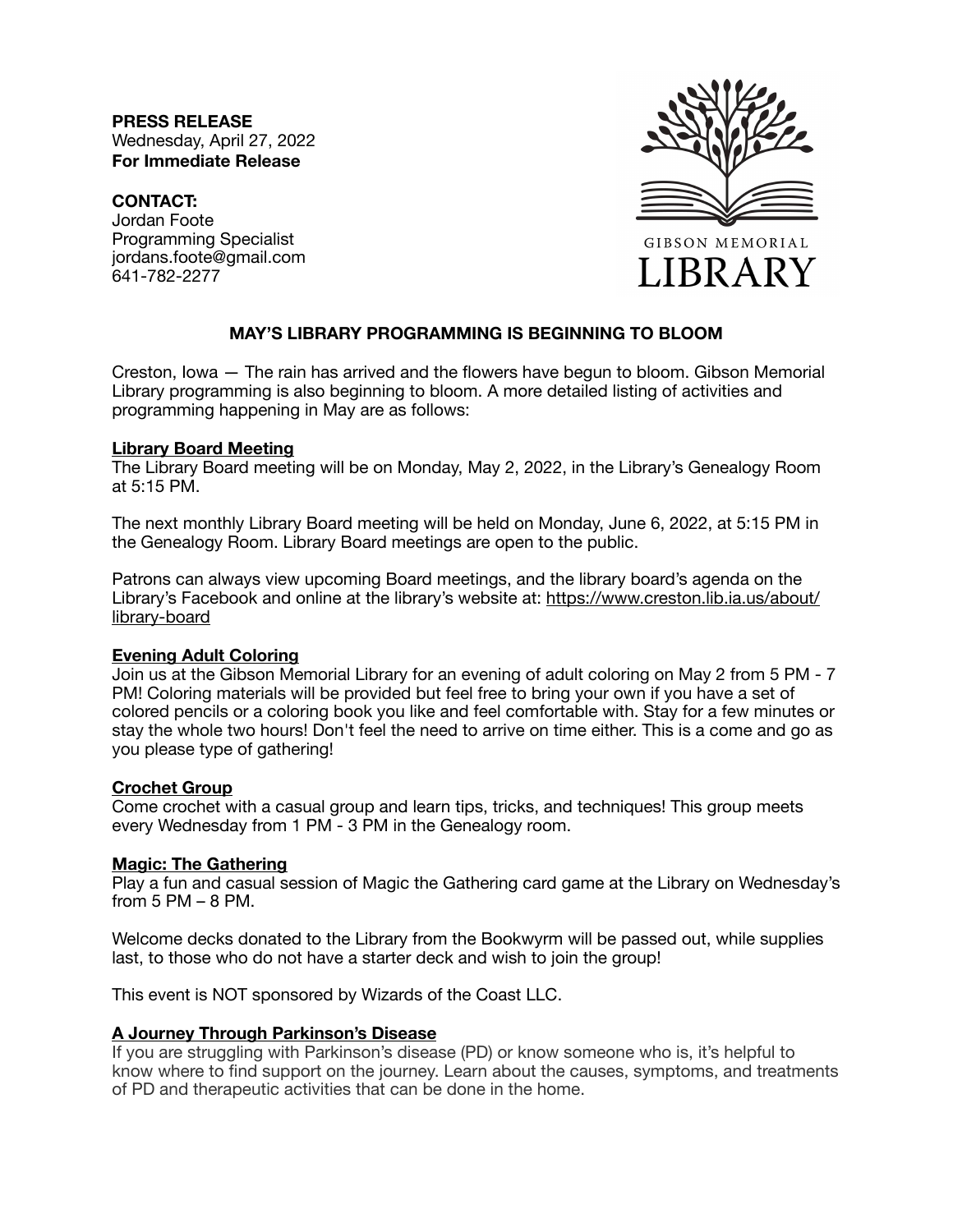Three separate hour long sessions will be held at the Gibson Memorial Library on May 4, May 11, and May 18 from 5:45 PM - 6:45 PM led by Leah Brooke and Union County Iowa State Extension office.

To register, follow the link below:

### <https://go.iastate.edu/CWKYTA>

#### **Newspapers! with Linda Greethurst**

Join the Union County Genealogical Society for their first Saturday program on May 7 from 12 PM - 3 PM. This month's will be Newspapers! with Linda Greethurst.

The program, open to the public, will also be made available over Zoom. Registration and payment for the seminar can be made at the Society's website, https://unioncgs.org through the society's gift shop, The Roots Seller. If registering to attend the seminar over Zoom, be sure to include an email address to receive a hand-out of the presentation as well as the link and information on how to join.

# **Crafts with Karen's Crafty Corner**

The Gibson Memorial Library will be hosting eight separate crafts geared towards youth. Individuals may sign up for a maximum of two different crafts and each craft has a maximum capacity of ten participants.

If a specific craft day is full and you are still interested in attending, sign up for a reserve spot. Signing up for a reserve spot does not mean you may attend. It just means that if a participant(s) can no longer make it, you may be bumped into a spot to be able to attend. You will be informed if this happens so be sure to sign up with a working phone number.

If you sign up and at some point before the scheduled date for the craft you can no longer make it, please alert the library of this conflict as soon as possible so that you can be removed from the sign up and someone from the reserve list can take your place.

The dates, times, and crafts for the individual craft dates are as follows:

Wednesday, May 11th at 5 PM - 7 PM - Garden stakes

Saturday, May 14th at 10 AM - 12 PM - Bookmarks

Wednesday, May 18th at 5 PM - 7 PM - 8x10 chalking

Saturday, May 21st at 10 AM - 12 PM - Tie dye canvas tote bag

Wednesday, June 1st at 5 PM - 7 PM - Gnomes

Wednesday, June 8th at 5 PM - 7 PM - Paint pour on 8x10 canvas

Wednesday, June 15th at 5 PM - 7 PM - Screen print transfer/inking on shirts

Wednesday, June 22nd at 5 PM - 7 PM - 4th of July macrame key chain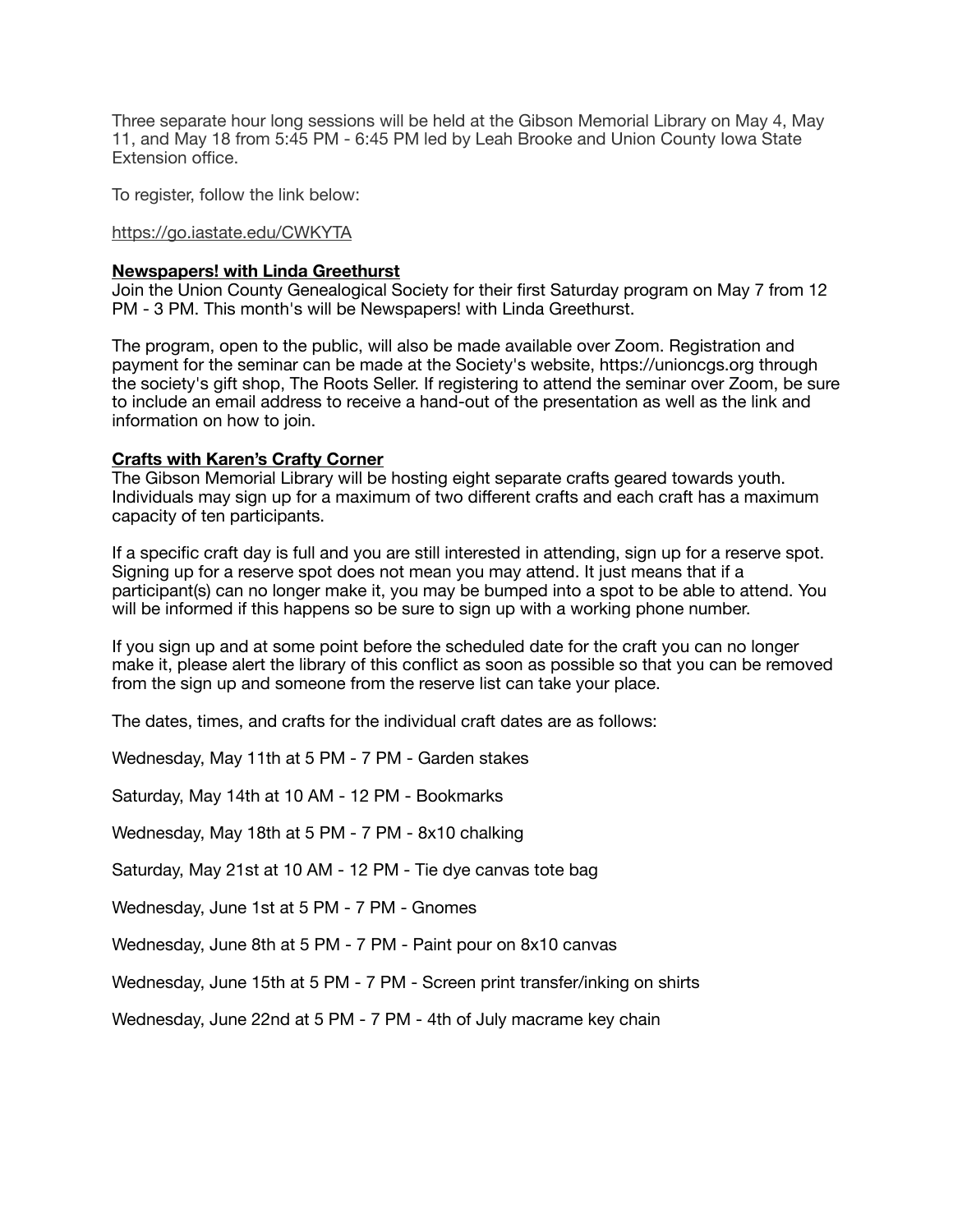To sign up, follow the Sign Up Genius link below:

<https://www.signupgenius.com/go/10c0f4ea9a92ca1fcc25-crafts>

Funding for this program has been provided by a mini-grant with Community Partnerships for Protecting Children (CPPC).

Products, services and class instruction provided by Karen Drake of Karen's Crafty Corner in Creston, IA.

# **LEGO Lab**

Use your creativity and architectural instincts to build your next masterpiece with LEGOs in the Gibson Memorial Library LEGO Lab. The second and fourth Thursday of every month from 4 PM - 5 PM, LEGOs will be available for participants to build whatever their building savvy minds lead them to. If you feel like your brain isn't hardwired that way, building challenges will be available to lead you in a more guided approach to your build. This is a come and go activity and is open for ages kindergarten through 12th grade. The library will provide LEGOs and we ask that participants not bring additional LEGO pieces from home.

# **Prohibition in Iowa with Linda McCann**

Join Iowa historian and author Linda McCann as she shares her stories on Prohibition in Iowa on May 16 from 6 PM - 8 PM.

Prohibition was the period of time in U.S. history when it was illegal to manufacture, sell or transport liquor in the U.S. So, why then did Iowa farmers turn to using their corn to produce liquor? Linda spoke with the children of moonshiners and bootleggers and shares their memories. Linda will have specific instances of Creston and prohibition activities. She will have copies of all her books available for purchase.

# **Friends of the Library Board Meeting**

The Friends of the Library Board will meet for their regular monthly meeting on Monday, May 16, 2022, at 5 PM in the library's genealogy room.

# **Adult Coloring**

Join us at the Gibson Memorial Library for an afternoon of adult coloring on May 17 from 1 PM - 3 PM! Coloring materials will be provided but feel free to bring your own if you have a set of colored pencils or a coloring book you like and feel comfortable with. Stay for a few minutes or stay the whole two hours! Don't feel the need to arrive on time either. This is a come and go as you please type of gathering!

# **The History of Mt. Pisgah with Jane Briley**

Listen to local historian, Jane Briley, as she discusses the settlement of Mt. Pisgah on May 19, 1846. Learn about Mt. Pisgah's rich history on May 19 from 5 PM - 6 PM.

# **Online Video Studio**

Join us at the Gibson Memorial Library on May 20 from 5 PM - 6 PM and film your next viral online video. We will have a video studio set up with a backdrop, filming equipment, ringlight, and accessories to aid you in filming your next video that is sure to amass millions of views and likes! Take part in the latest TikTok trend or even start your own!

Participants will learn how to edit short form video intended for online social media and DIY video production.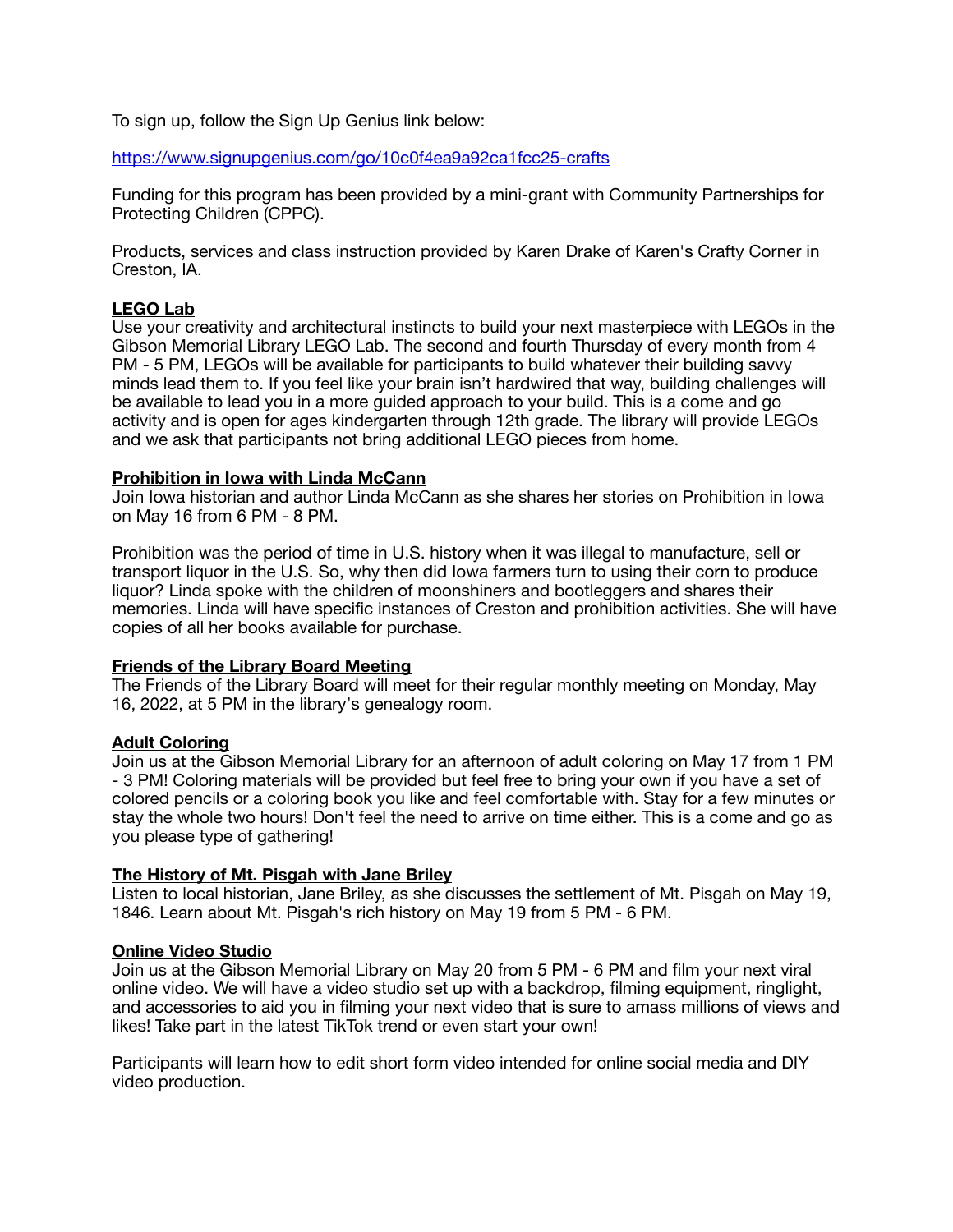#### **Evening Storytime**

Join youth services librarian, Danielle, for an evening of stories and songs on May 23 at 7 PM.

#### **Union County Genealogical Society Meeting**

The Union County Genealogical Society will host their monthly meeting on Monday, May 23, 2022, at 6 PM in the library's genealogy room.

#### **Watercoloring with Brain Zachary from Create Creston**

Join Brain Zachary from Create Creston on May 24 from 4 PM - 5 PM for a fun hour of watercolor painting at the library.

There will be several designs from which to choose. The class is limited to 10 participants. Pre registration is required to attend. Registration can be achieved through the Sign Up Genius below:

<https://www.signupgenius.com/go/10c0f4ea9a92ca1fcc25-watercoloring>

This program is sponsored by the Friends of the Creston, Iowa Library.

#### **Famous People of Union County**

Join us at the Gibson Memorial Library for Famous People of Union County led by Jane Briley on May 25 at 6 PM.

Learn about the famous people that have come from Union County and the famous people that have had an impact on Union County.

#### **Adult and Social Justice Book Club**

Adult and Social Justice Book Club will be held on Tuesday, May 31st at 5 PM in the library's genealogy room.

The book being discussed is, *The Boys in the Bunkhouse: Servitude and Salvation in the Heartland* by Dan Barry.

Copies of the books may be borrowed from the library or through OverDrive/Bridges the library's online eBook and audiobook platform.

Need help with ZOOM? Watch this useful tutorial: [https://www.youtube.com/watch?](https://www.youtube.com/watch?v=d7xXZxRDFUU&t=7s) [v=d7xXZxRDFUU&t=7s](https://www.youtube.com/watch?v=d7xXZxRDFUU&t=7s)

ZOOM Link: <https://us02web.zoom.us/j/8524207703>

Meeting ID: 852 420 7703

Mobile:13126266799, 8524207703, # - US (Chicago)

#### **The Matilda Cinema Society**

The Matilda Cinema Society will be held on Friday, May 27 at 5 PM in the library's genealogy room.

The movie being discussed is Minari (2020) directed by Lee Isaac Chung.